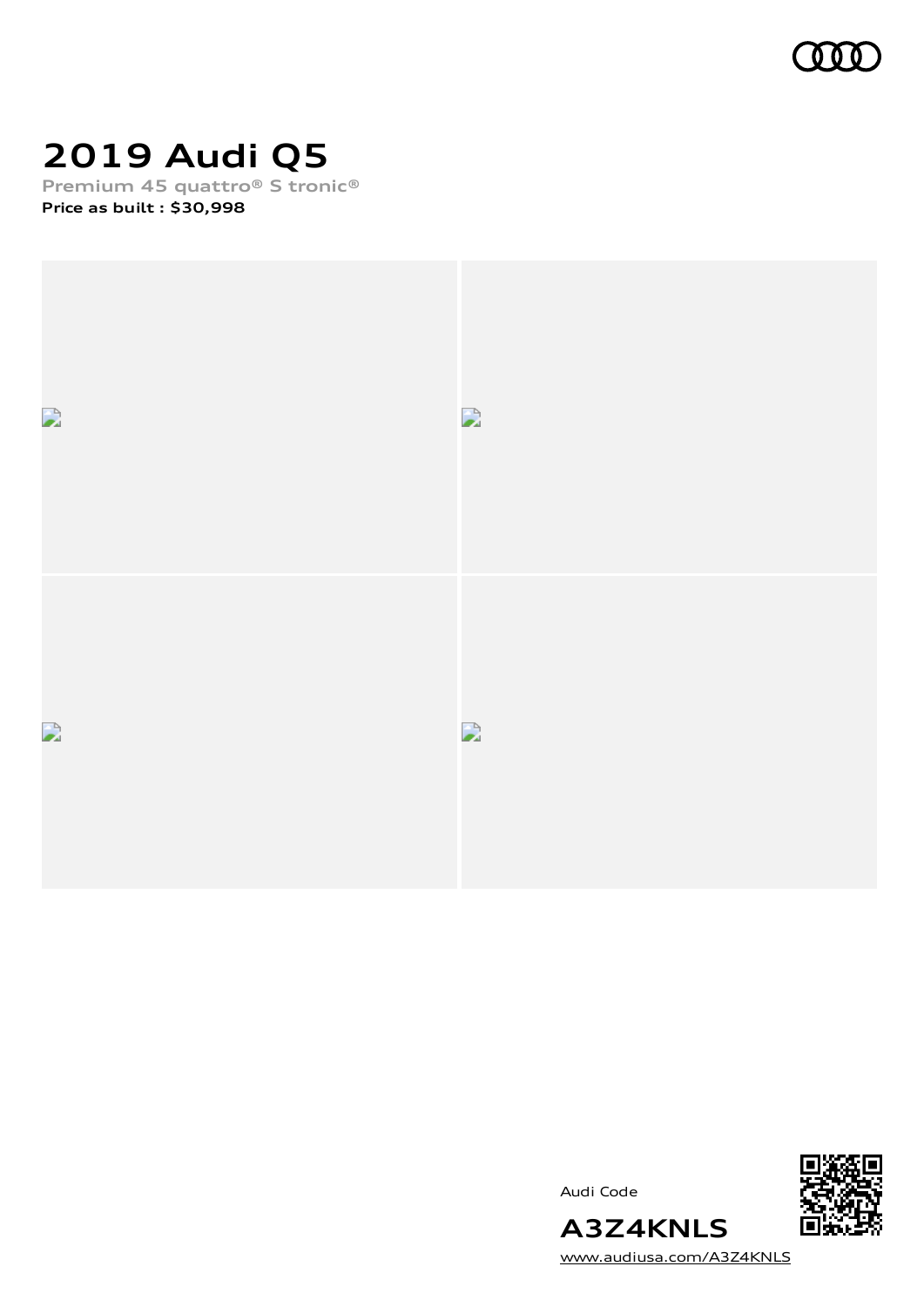# **Summary**

**Audi 2019 Audi Q5** Premium 45 quattro® S tronic®

**Price as buil[t](#page-10-0)** \$30,998

#### **Exterior colour**

Ibis White

### $\overline{\phantom{a}}$

### **Further Information**

|                 | N٥           |
|-----------------|--------------|
| Mileage         | 49,979 miles |
| Type of vehicle | Used car     |

**Warranty**

### **Interior colour**

| Seats     | Black |
|-----------|-------|
| Dashboard | Black |
| Carpet    | Black |
| Headliner | Grav  |

#### **Audi Code** A3Z4KNLS

**Your configuration on www.audiusa.com** [www.audiusa.com/A3Z4KNLS](https://www.audiusa.com/A3Z4KNLS)

**Commission number** 04850a8a0a0e09a82f04

### **Technical Specifications**

| Engine type                  | 2.0-liter four-cylinder                       |
|------------------------------|-----------------------------------------------|
| stroke                       | Displacement/Bore and 1,984/82.5 x 92.8 cc/mm |
| Torque                       | 273 @ 1,600 - 4,500 lb-ft@rpm                 |
| Top track speed              | 130 mph mph $1$                               |
| Acceleration (0 - 60<br>mph) | 5.9 seconds seconds                           |
| Recommended fuel             | Premium                                       |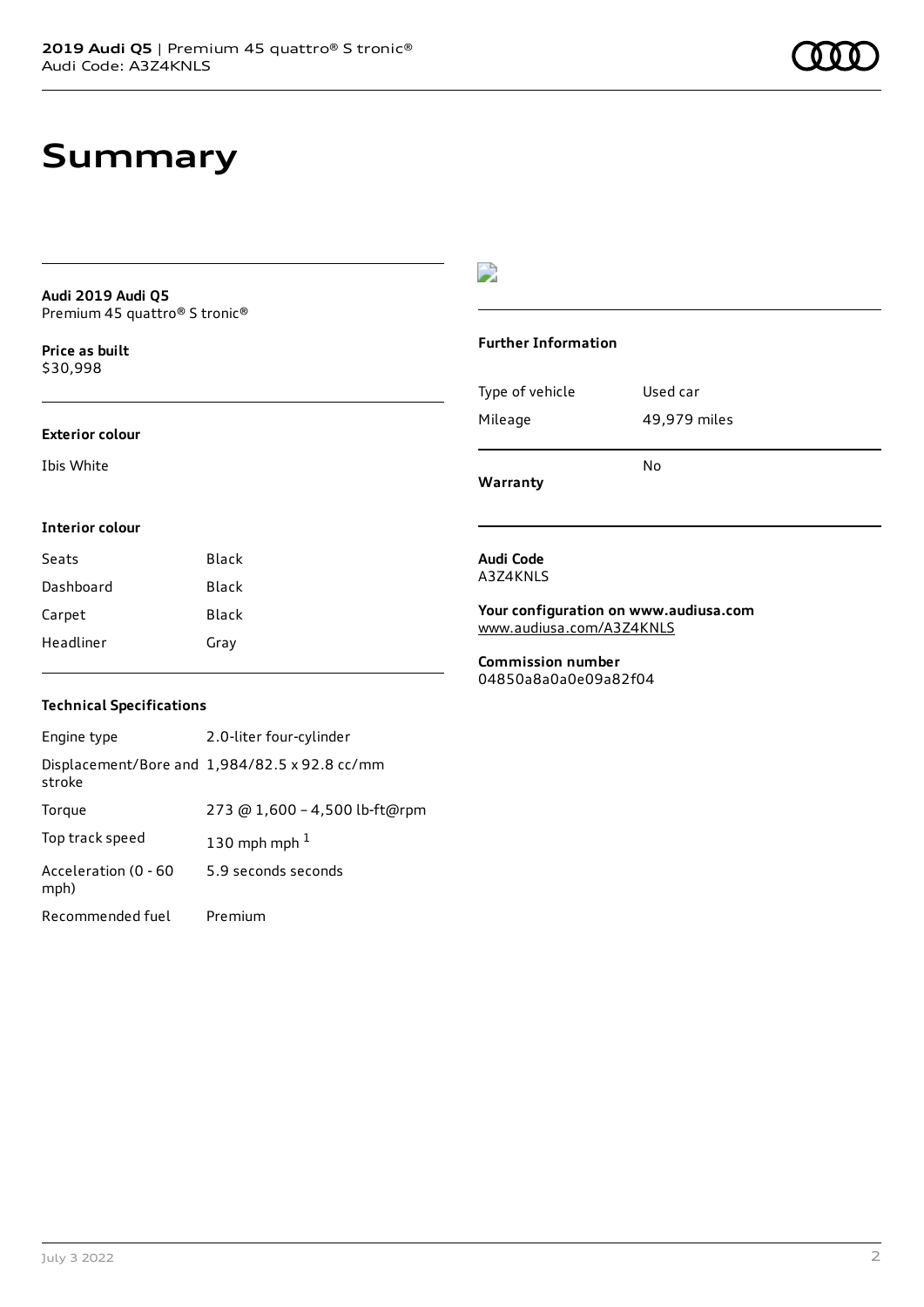# **Equipment**

Ibis White

Audi advanced key-keyless start, stop and entry

Power-adjustable, auto-dimming, power-folding, heated exterior side mirrors with memory

Convenience package

Audi pre sense® rear

Audi side assist

SiriusXM® Satellite Radio





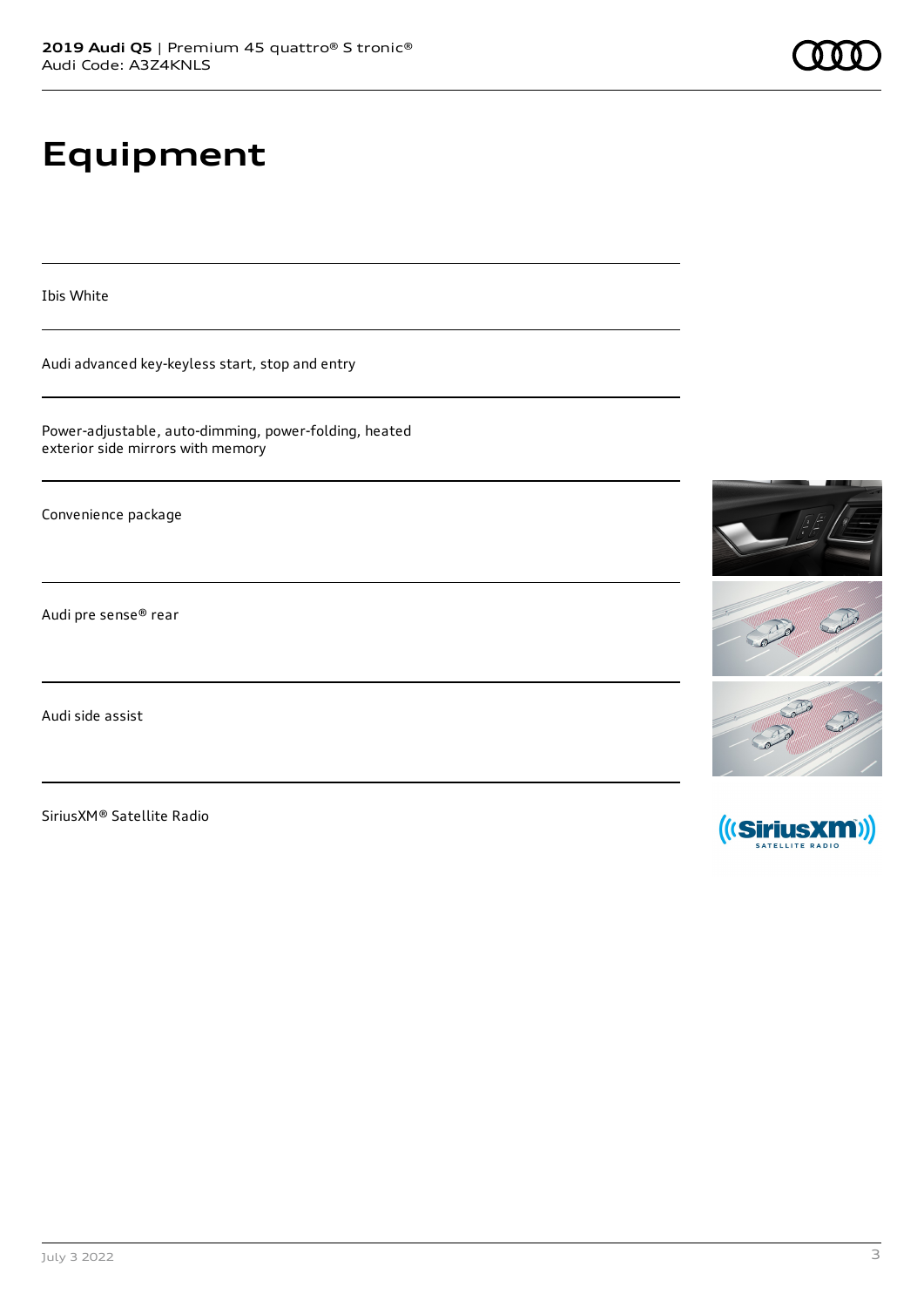**Standard features**

### **Exterior**

| 3S1             | Aluminum roof rails                                      |
|-----------------|----------------------------------------------------------|
| 1D8             | Provision for towing bracket                             |
| 1S1             | Car jack                                                 |
| 1BA             | Dynamic suspension system                                |
| 511             | Adaptive rear spoiler                                    |
| 8IH             | Xenon plus headlights with LED daytime<br>running lights |
| HX <sub>2</sub> | 18" 235/60 all-season tires                              |
| 8SP             | LED taillights with dynamic turn signals                 |
| VW1             | Rear privacy glass                                       |
| 4ZB             | Aluminum trim around exterior windows                    |
| 40R             | 18" 5-double-spoke-dynamic design wheels                 |

#### **Interior**

| QE1  | Storage package                                                                     |
|------|-------------------------------------------------------------------------------------|
| 4M3  | Four beverage holders                                                               |
| 7M0  | Plastic door sill inlays                                                            |
| 6N)  | Cloth headliner                                                                     |
| 9AQ  | Three-zone automatic climate control                                                |
| 41 7 | Auto-dimming interior rear view mirror with<br>digital compass                      |
| QQ1  | LED interior lighting package                                                       |
| 1XW  | Three-spoke multifunction steering wheel                                            |
| 7F9  | Leather-wrapped gear selector                                                       |
| 4E7  | Power tailgate                                                                      |
| 5XF  | Driver and front-passenger extendable sun<br>visors with illuminated vanity mirrors |

| <b>Interior</b> |                                                                           |
|-----------------|---------------------------------------------------------------------------|
| 3NS             | Sliding, split folding 40/20/40 rear<br>seatbacks with adjustable recline |
| 7 H A           | Without extended leather package                                          |
| N1F             | Leather seating surfaces                                                  |
| 4A3             | Heated front seats                                                        |
| 5MG             | Dark Brown Walnut Wood inlays                                             |

#### **Infotainment and Driver Assistance**

| 6K9 | Audi pre sense® basic and Audi pre sense®<br>city                                                                                 |
|-----|-----------------------------------------------------------------------------------------------------------------------------------|
| 2H1 | Audi drive select                                                                                                                 |
| IW3 | Audi connect CARE assistance and security<br>services                                                                             |
| UI2 | Audi smartphone interface including Apple<br>CarPlay <sup>™</sup> and Google™ Android Auto <sup>™</sup> for<br>compatible devices |
| KA2 | Rear view camera                                                                                                                  |
| 9VD | Audi sound system                                                                                                                 |
| 9S7 | Color driver information system                                                                                                   |
| 7UH | Connectivity package                                                                                                              |
| 18S | MMI® radio                                                                                                                        |
| 9ZX | BLUETOOTH® wireless technology<br>preparation for compatible devices                                                              |

#### **Safety and Security**

| 4UB             | Driver and front passenger airbags                           |
|-----------------|--------------------------------------------------------------|
| UH1             | Electromechanical parking brake                              |
| 8T <sub>2</sub> | Cruise control with coast, resume and<br>accelerate features |

### **(1/2)**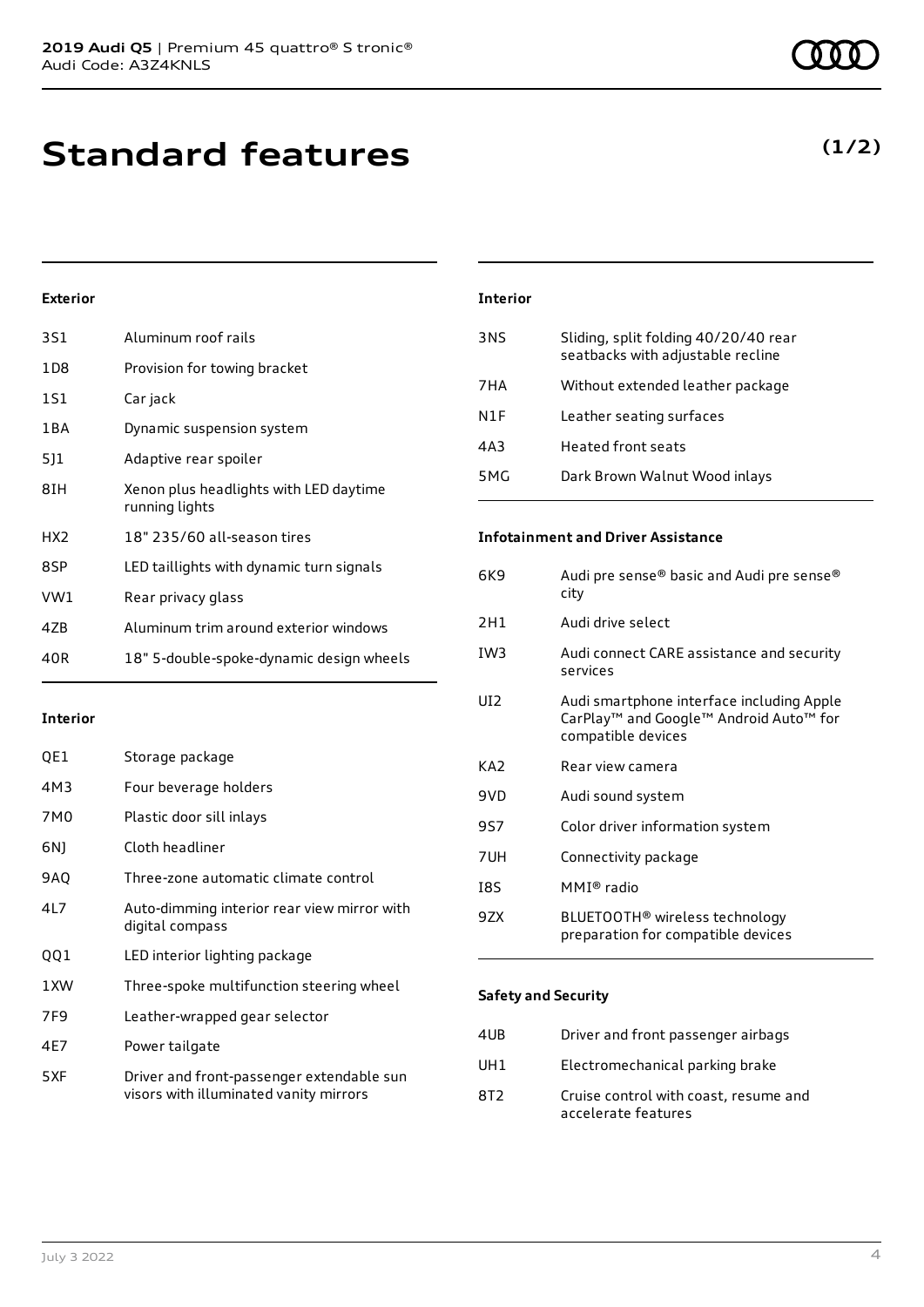# **Standard features**

### **Safety and Security**

| VC <sub>2</sub> | Garage door opener (HomeLink®)                                   |
|-----------------|------------------------------------------------------------------|
| 4H <sub>5</sub> | Electronic child locks                                           |
| QZ7             | Electromechanical power steering                                 |
| 7K6             | Tire-pressure monitoring system                                  |
| 4X3             | Front thorax side airbags and Sideguard®<br>head curtain airbags |
| 3B7             | Lower Anchors and Tethers for Children<br>(LATCH) in rear seats  |

**(2/2)**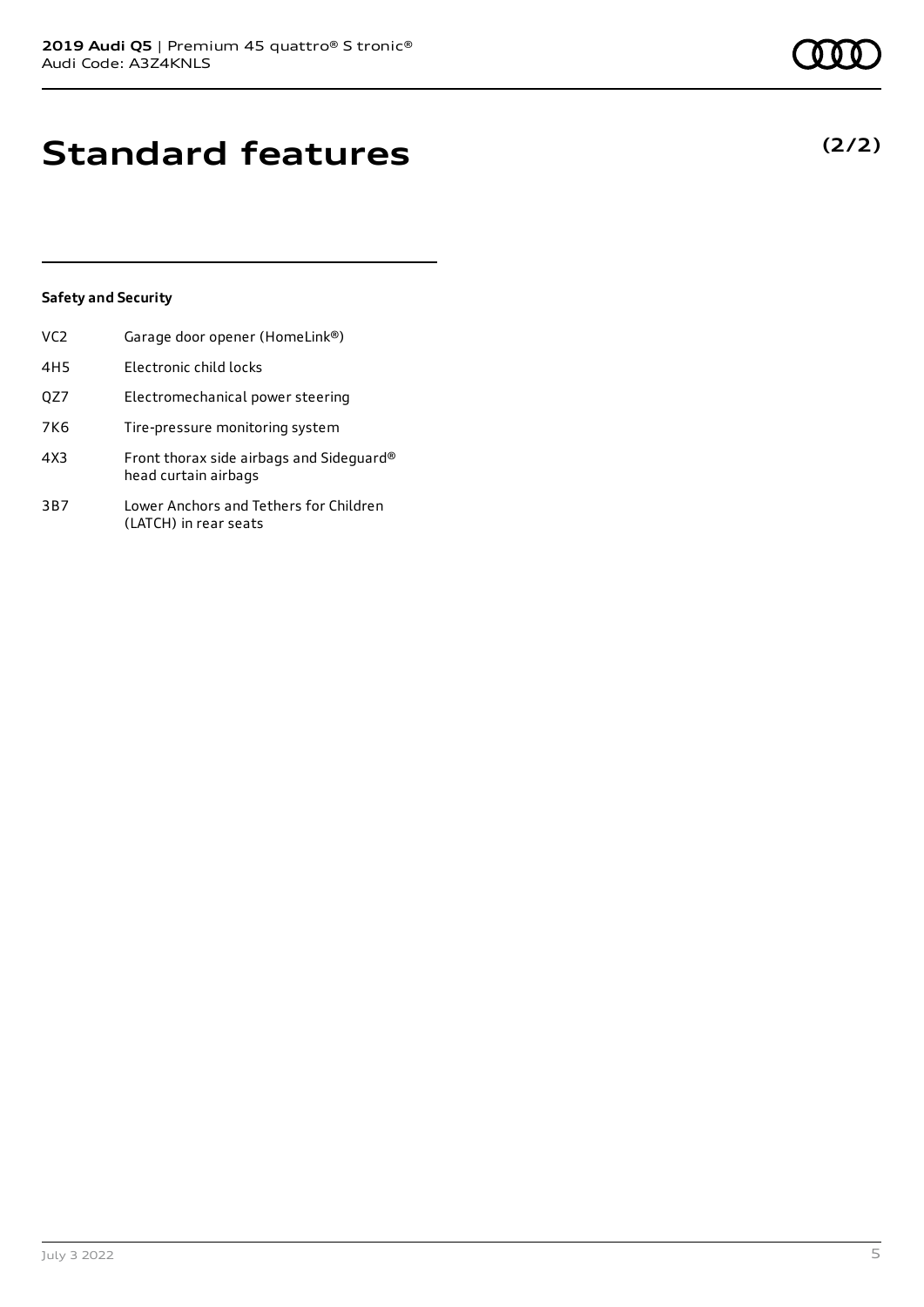# **Dealer remarks**

### CONVENIENCE PACKAGE

Complete CARFAX vehicle history report is available. Come take the BEST TEST DRIVE ROUTE in California at Audi South Coast. Just a quick drive on the 5 freeway from Los Angeles or San Diego counties - Audi South Coast is located at the heart of Orange County in the Santa Ana Auto Mall, next to John Wayne Airport.

CARFAX One-Owner. Black with Leather Seating Surfaces, ABS brakes, Alloy wheels, Audi Advanced Key, Audi Pre Sense Rear, Audi Side Assist, Auto-Dimming Power Folding Mirrors, Compass, Convenience Package, Driver Seat Memory, Electronic Stability Control, Front dual zone A/C, Heated door mirrors, Heated front seats, Illuminated entry, Low tire pressure warning, Power Liftgate, Remote keyless entry, SiriusXM All Access Service, Traction control. 2019 Audi Q5

#### Awards:

\* 2019 KBB.com Best Buy Awards \* 2019 KBB.com 10 Best Luxury SUVs All prices subject to change without prior notice. Dealer not responsible for clerical input errors and third party mistakes. Please verify all pricing with dealer. -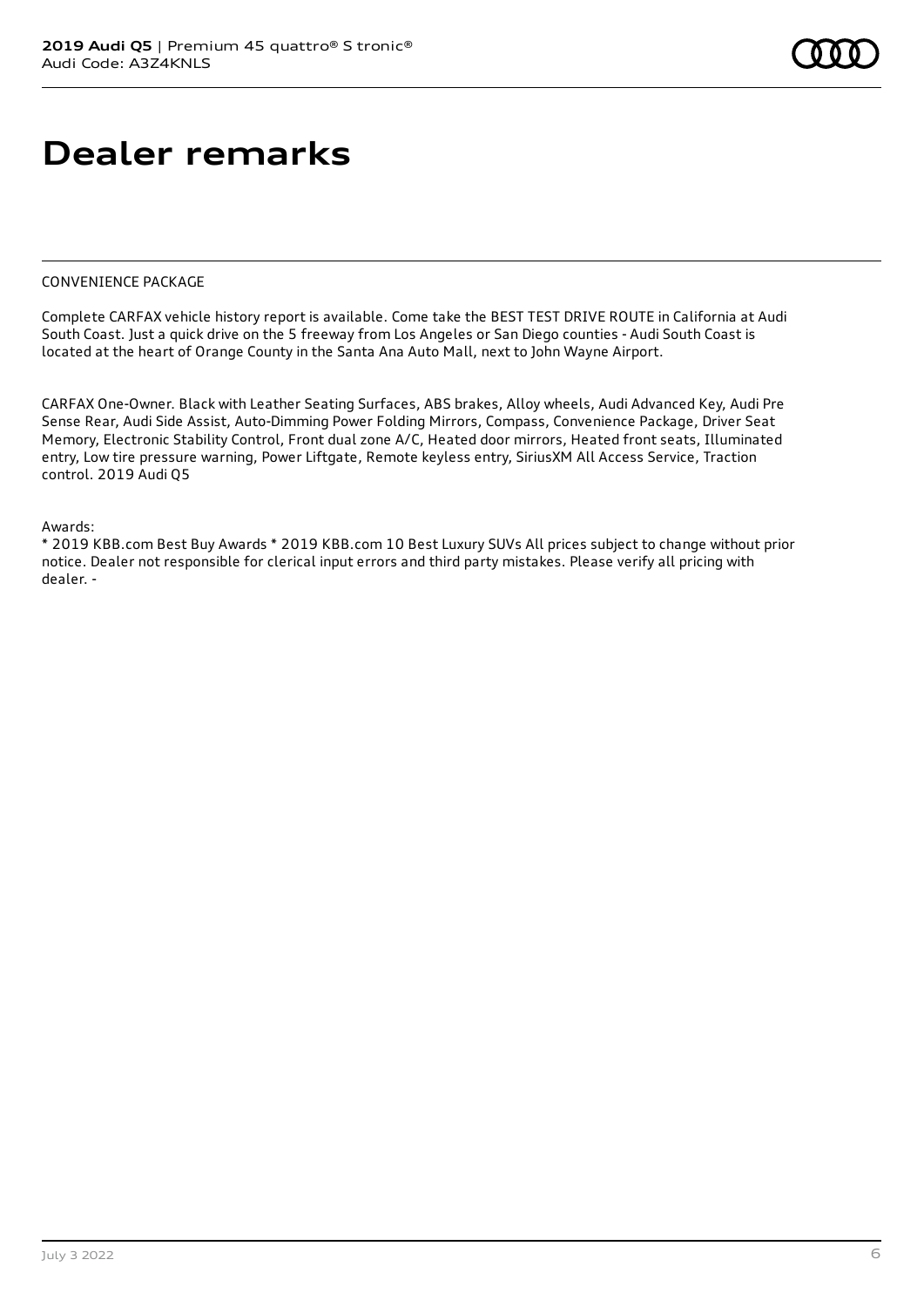# **Technical Specifications**

#### **Engineering | Performance**

| Engine type                                 | 2.0-liter four-cylinder                       |
|---------------------------------------------|-----------------------------------------------|
| Power Level                                 | 45                                            |
| Max. output ps/hp                           | 248 @ 5,000 - 6,000 @ rpm                     |
| Towing capacity                             | 4,400-lb maximum towing capacity<br>lb        |
| Torque                                      | 273 @ 1,600 - 4,500 lb-ft@rpm                 |
| Valvetrain                                  | 16-valve DOHC with Audi valvelift<br>system   |
| Acceleration (0 - 60<br>mph)                | 5.9 seconds seconds                           |
| Engine block                                | Cast-iron                                     |
| Induction/fuel injection Turbocharged/TFSI® |                                               |
| Cylinder head                               | Aluminum-alloy                                |
| stroke                                      | Displacement/Bore and 1,984/82.5 x 92.8 cc/mm |
| Top track speed <sup>1</sup>                | 130 mph mph                                   |

#### **Electrical system**

| Alternator | 110-150 A   |
|------------|-------------|
| Battery    | 420 A/75 Ah |

### **Transmission | Drivetrain**

| Gear ratios: 6th         | 0.508:1                                                                                                                                                   |
|--------------------------|-----------------------------------------------------------------------------------------------------------------------------------------------------------|
| Gear ratios: Final Drive | 5.302:1                                                                                                                                                   |
| Gear ratios: 7th         | 0.386:1                                                                                                                                                   |
| Gear ratios: 4th         | 1.057:1                                                                                                                                                   |
| Transmission             | Seven-speed S tronic <sup>®</sup> dual-clutch<br>automatic transmission and<br>quattro <sup>®</sup> all-wheel drive with ultra <sup>®</sup><br>technology |
| Gear ratios: 2nd         | 2.190:1                                                                                                                                                   |
| Gear ratios: 3rd         | 1.517:1                                                                                                                                                   |
| Gear ratios: Reverse     | 2.750:1                                                                                                                                                   |
| Gear ratios: 1st         | 3.188:1                                                                                                                                                   |
|                          |                                                                                                                                                           |

#### **Steering**

| Steering type                              | Electromechanical power steering<br>system |  |
|--------------------------------------------|--------------------------------------------|--|
| Turning diameter, curb- 38.4 ft<br>to-curb |                                            |  |
| Steering ratio                             | 15.8:1                                     |  |
|                                            |                                            |  |
| <b>Suspension</b>                          |                                            |  |
| Front axle                                 | Five-link front suspension                 |  |
| Rear axle                                  | Five-link rear suspension                  |  |

#### **Brakes**

| Front brakes | 13.3 (ventilated disc) in |
|--------------|---------------------------|
| Rear brakes  | 13.0 (ventilated disc) in |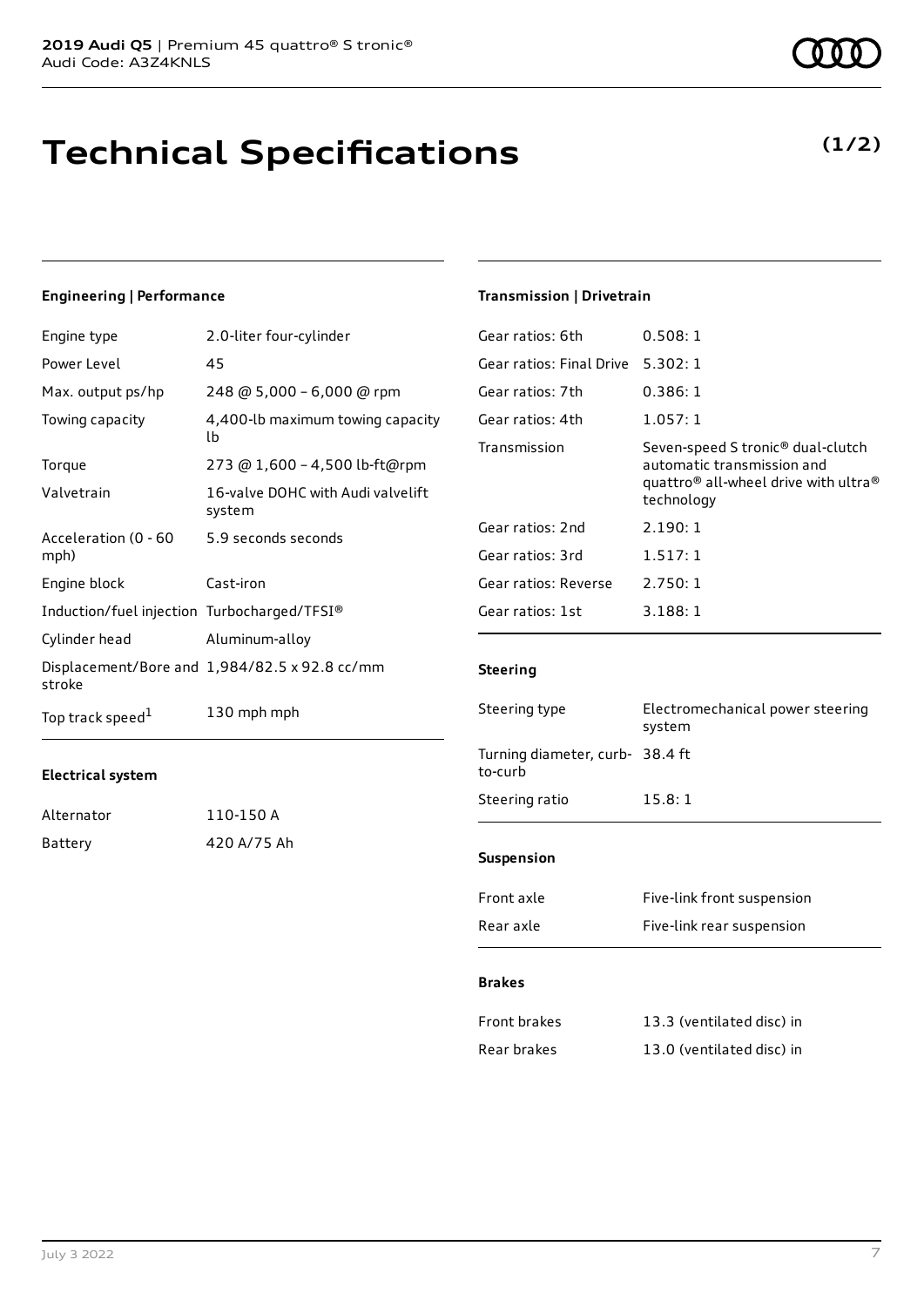# **Technical Specifications**

#### **Body**

| Warranty    | 4-year/50,000-mile Audi New<br>Vehicle Limited Warranty                                   |
|-------------|-------------------------------------------------------------------------------------------|
| Maintenance | 12-month/10,000-mile (whichever<br>occurs first) NO CHARGE first<br>scheduled maintenance |

#### **Exterior Measurements**

| Height                           | 65.3 in  |
|----------------------------------|----------|
| Overall width without<br>mirrors | 74.5 in  |
| Length                           | 183.6 in |
| Wheelbase                        | 111.0 in |
| Drag coefficient                 | 0.32 Cw  |
| Overall width with<br>mirrors    | 84.3 in  |
| Track rear                       | 63.3 in  |
| Track front                      | 63.6 in  |
| Curb weight                      | 4,045 lb |
| Ground clearance,<br>loaded      | 8.2 in   |

#### **Interior measurements**

| Seating capacity                          | 5                      |
|-------------------------------------------|------------------------|
| Shoulder room, rear                       | 56.5 in                |
| Head room with front<br>sunroof           | 40.2 in                |
| Leg room, rear                            | 37.8 in                |
| Shoulder room, front                      | 57.7 in                |
| Head room with rear<br>sunroof            | 37.7 in                |
| Head room, rear                           | 39.3 in                |
| Leg room, front                           | 41.0 in                |
| Head room, front                          | 41.7 in                |
| Cargo volume, rear<br>seatbacks up/folded | 25.1/53.1 cu ft, cu ft |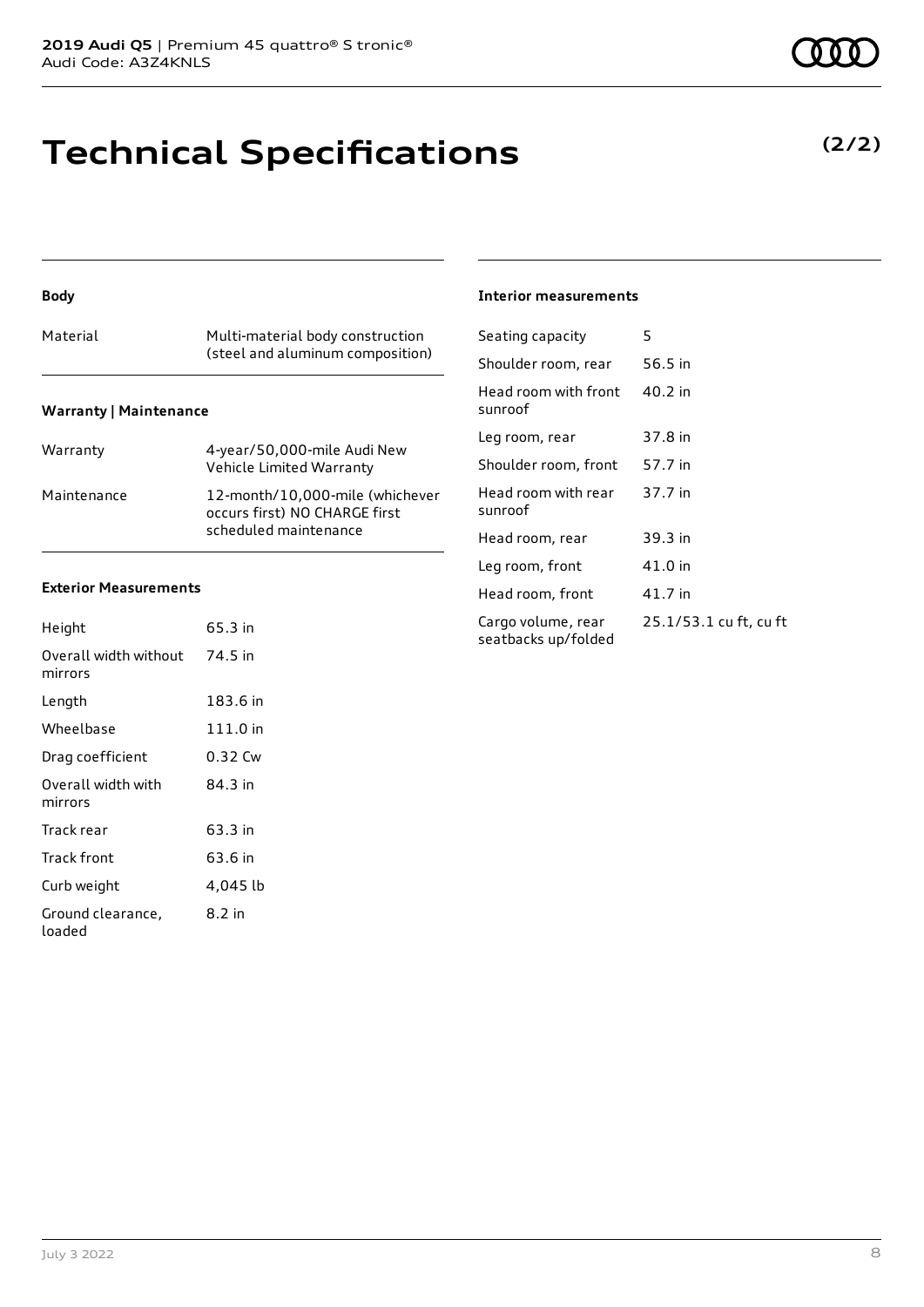## **Consumption- and emission**

#### **Consumption by NEDC**

| urban       | 22 mpg |
|-------------|--------|
| extra-urban | 27 mpg |
| combined    | 24 mpg |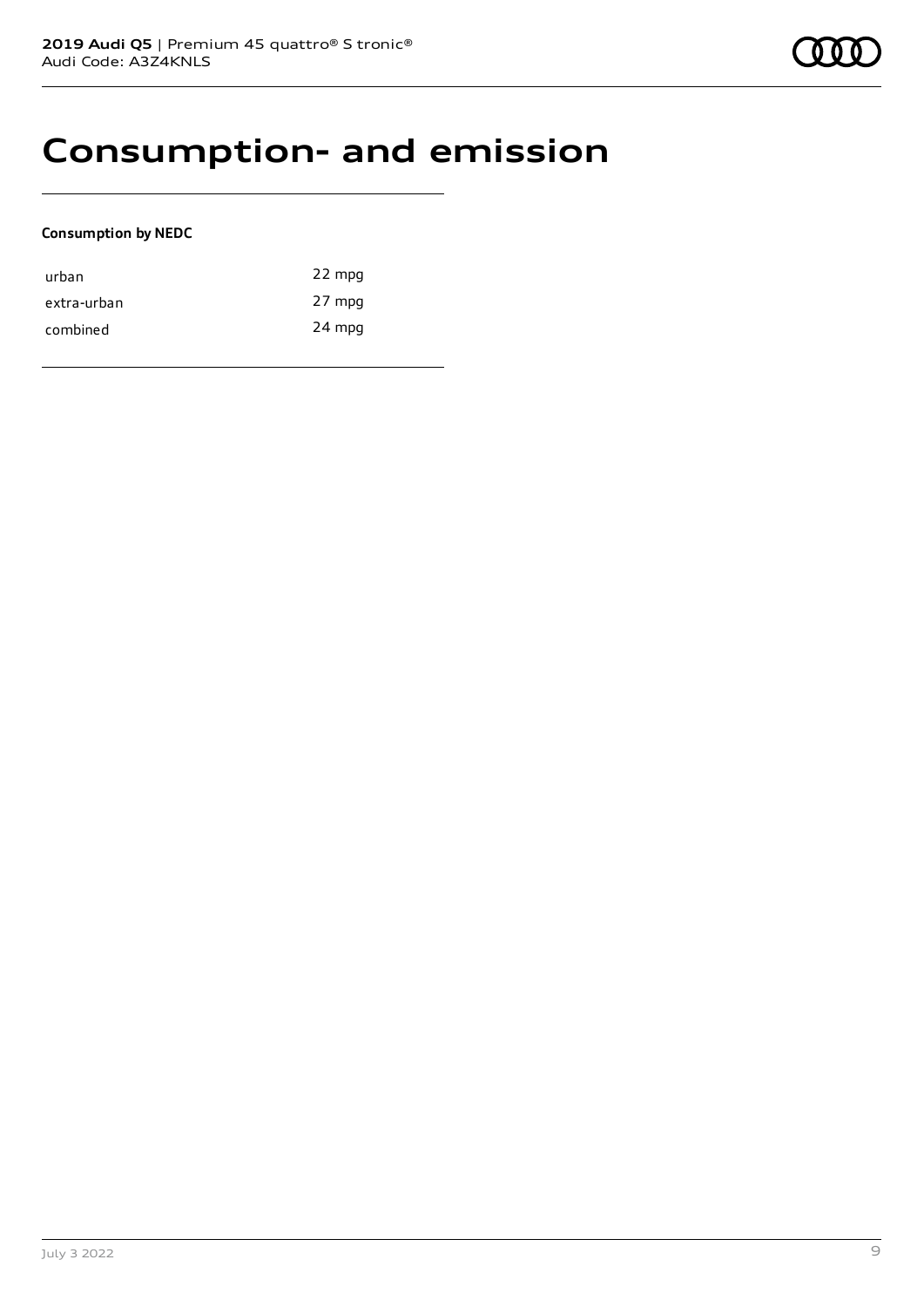

### **Contact**

Dealer **Audi South Coast**

1425 Auto Mall Dr 92705 Santa Ana **CA** 

Phone: +17149737766 FAX: 7145507285

www: [https://www.audisouthcoast.com](https://www.audisouthcoast.com/)